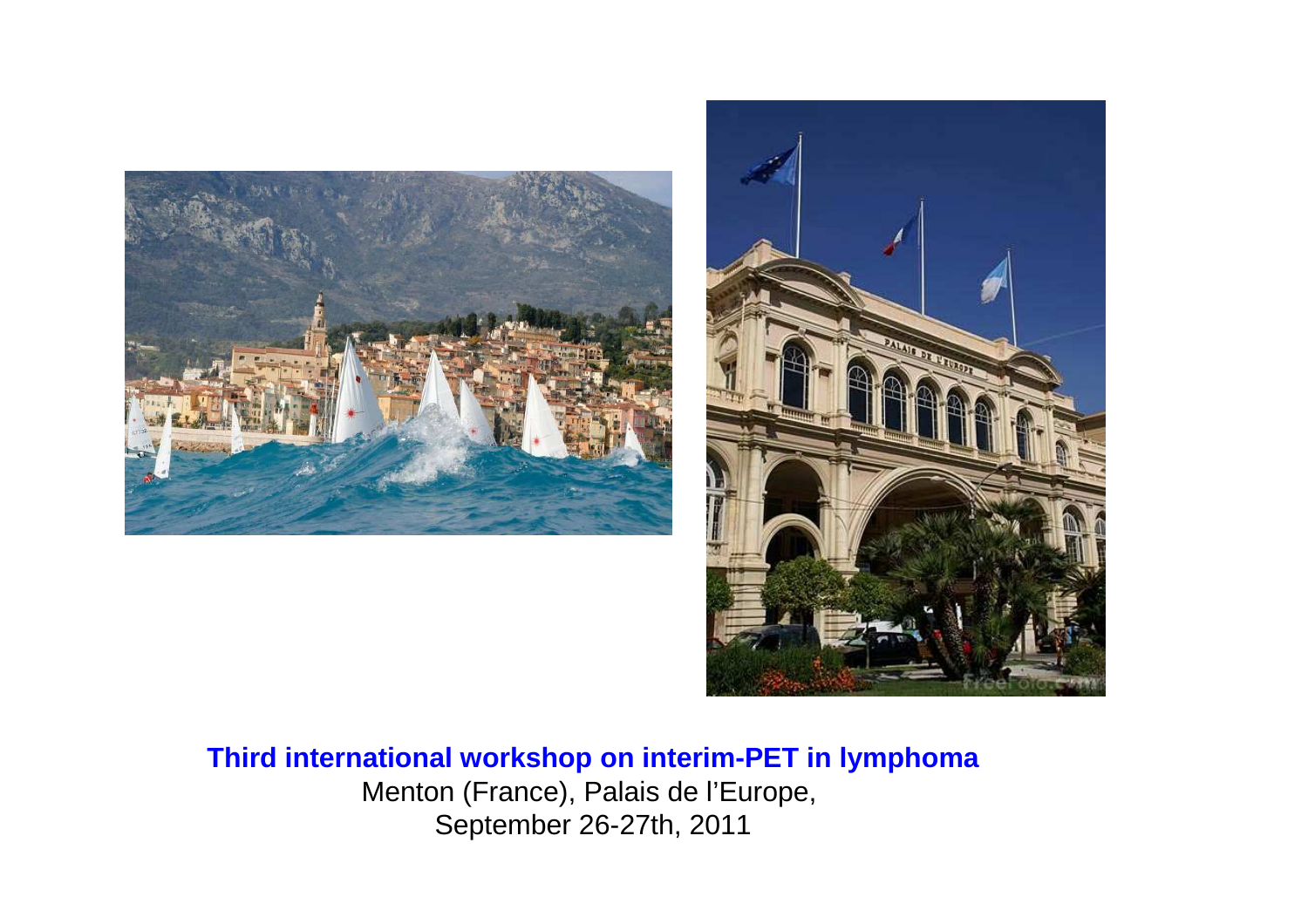## WELLCOME TO ALL OF YOU !!!!



| France    | 52             |
|-----------|----------------|
| Italy     | 29             |
| Germany   | 14             |
| Spain     | 11             |
| Belgium   | 10             |
| Greece    | 8              |
| Hungary   | 8              |
| Denmark   | $\overline{7}$ |
| UK        | 6              |
| US        | 6              |
| Nederland | 5              |
| Poland    | 5              |

|   | Japan            | 4              |
|---|------------------|----------------|
| ✿ | Israel           | З              |
|   | <b>Australia</b> | $\overline{2}$ |
|   | Argentina        | 2              |
|   | Brazil           | $\overline{2}$ |
|   | Canada           | $\overline{2}$ |
|   | Ireland          | $\overline{2}$ |
|   | Switzerland      | $\overline{2}$ |
| 办 | Korea            | $\overline{2}$ |
|   | Czech Rep.       | 1              |
|   | <b>Tunisia</b>   |                |
|   | Taiwan           |                |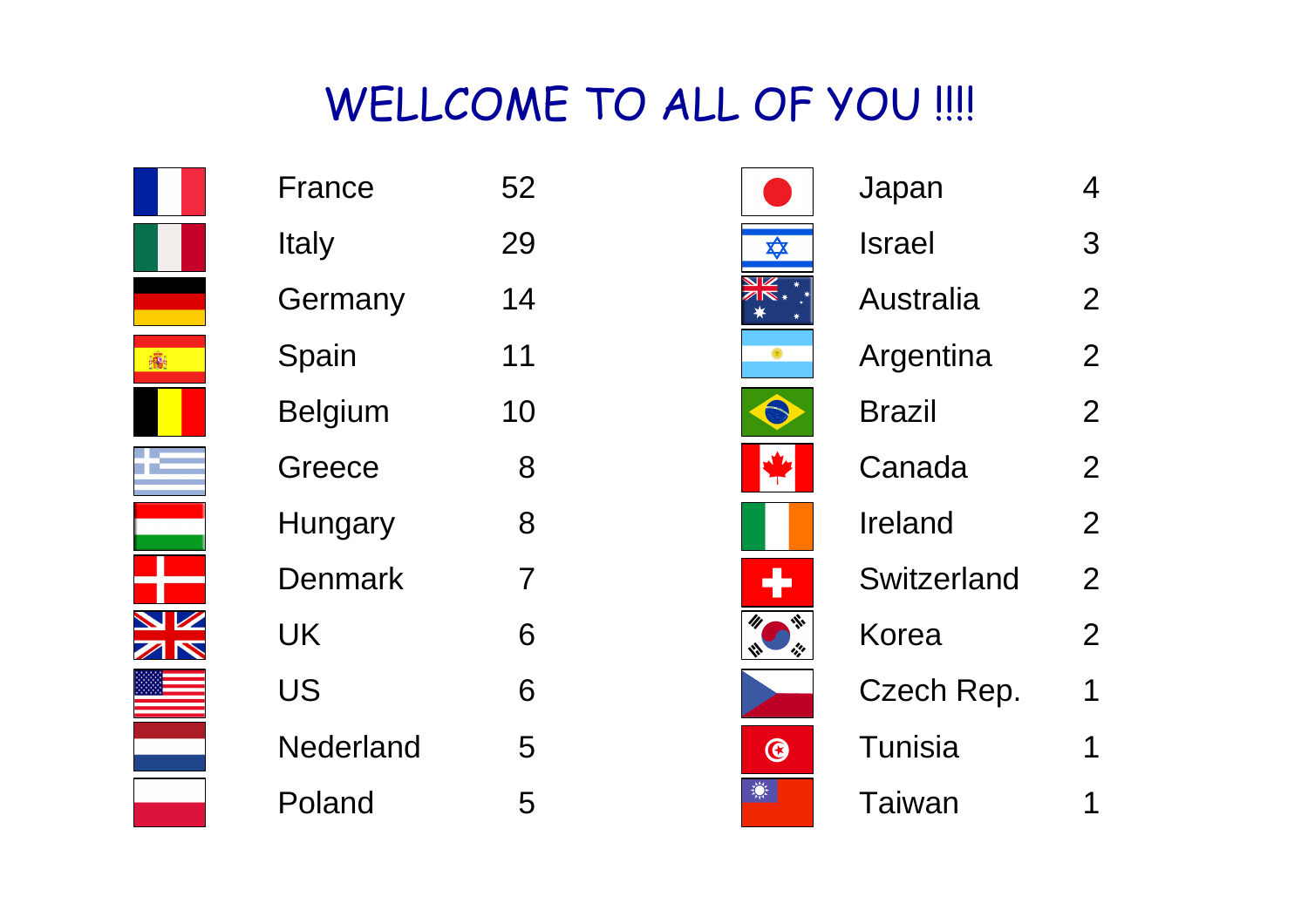## 2011: IVS studies will be presented. Where are we going next ?

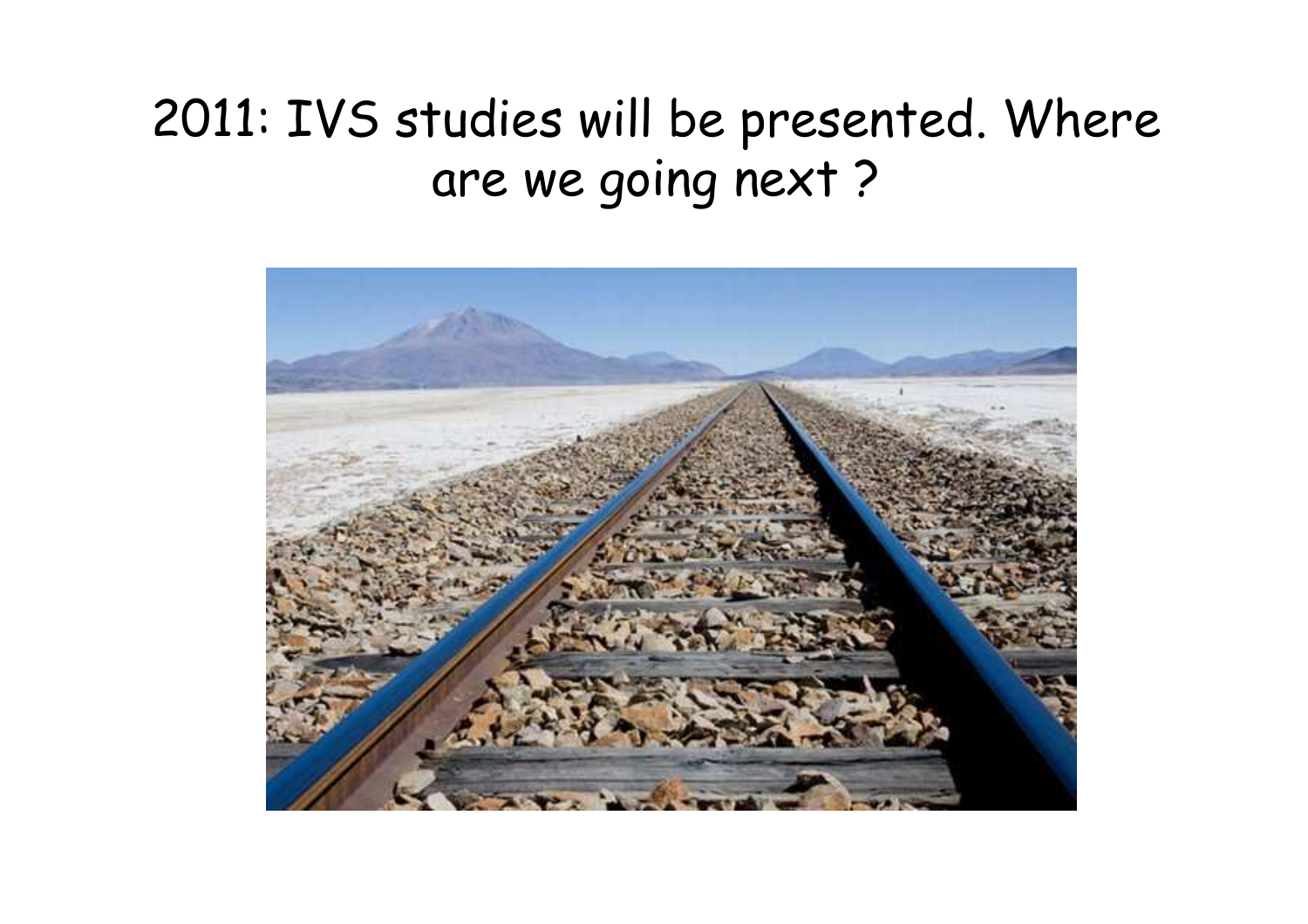

## Unsettled questions

- Minimal requirements for a PET center to participate to an international, PET-driven, clinical trial
- Standard rules for QA/QC in PET centers

• Hardware & software for Imaging exchange





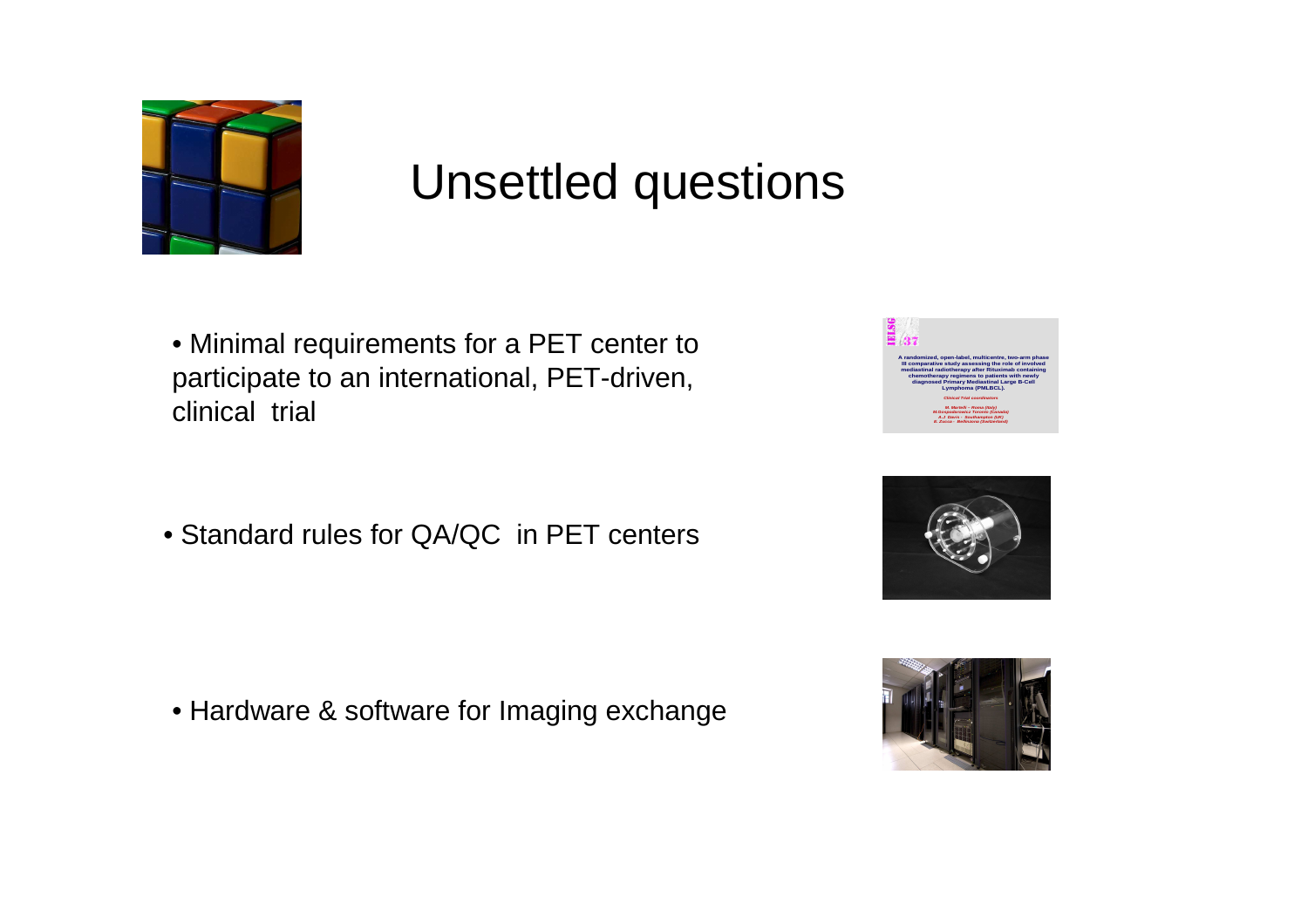A long-standing love story



Could at last a wedding ceremony be celebrated ?





(from "the betrothed" by A. Manzoni)